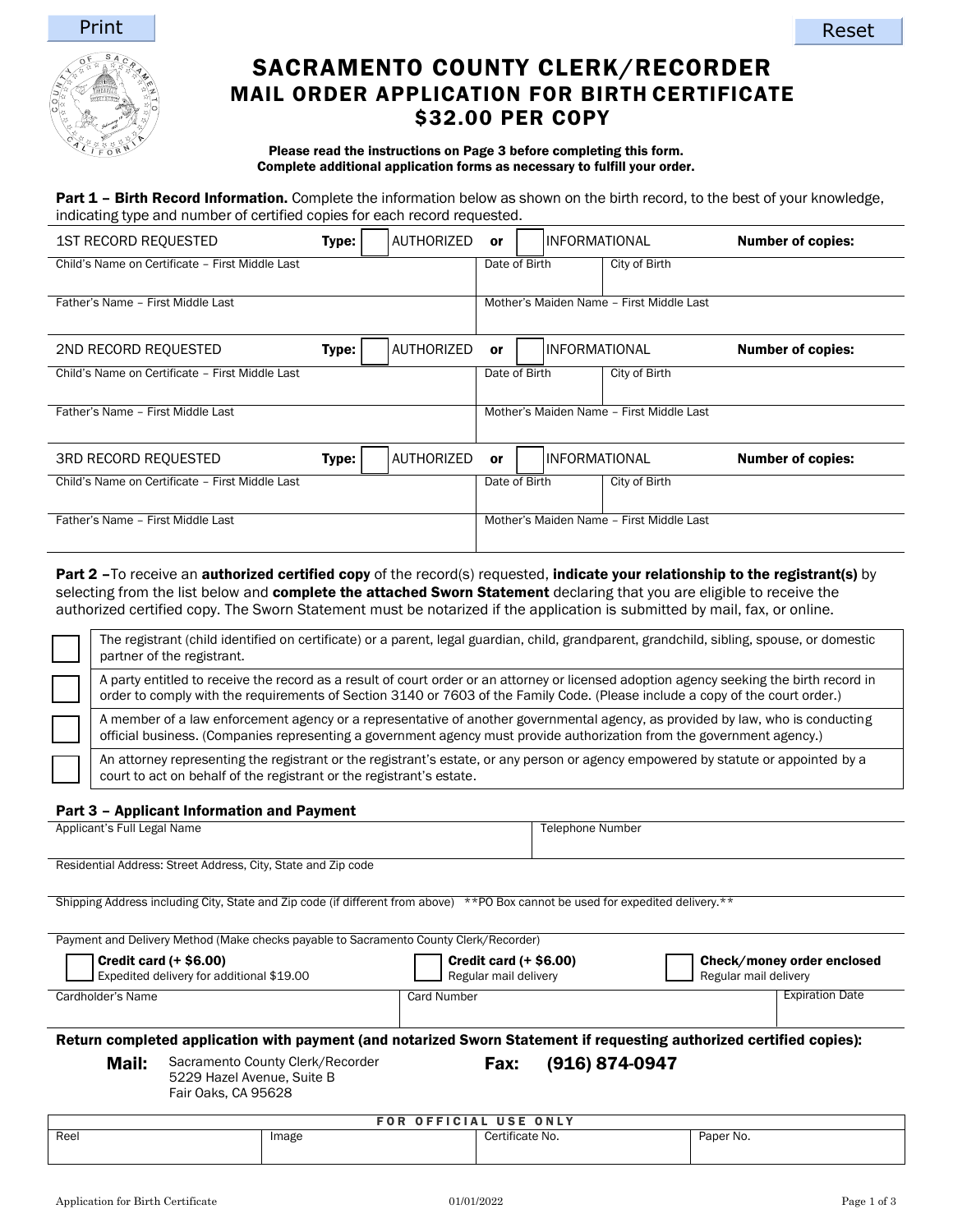# Sworn Statement

**To obtain AUTHORIZED certified copies, the following statement must be completed by the applicant and acknowledged by a Notary Public using the certificate form provided below. Failure to submit a notarized Sworn Statement could result in processing delays. Applicants requesting only INFORMATIONAL copies do not need to complete the statement.**

I, 1. All 2008 of the State of California, i.e. the State of California, i.e. the State of California, Applicant's Printed Name

that I am an authorized person, as defined in California Health & Safety Code section 103526(c), and am eligible to receive an

authorized certified copy of the birth record of the following individual(s):

| <b>Name of Registrant</b><br>(child identified on the birth certificate)                                     | <b>Applicant's Relationship to Registrant</b><br>(Must be a relationship listed in Part 2 of the application)                     |
|--------------------------------------------------------------------------------------------------------------|-----------------------------------------------------------------------------------------------------------------------------------|
|                                                                                                              |                                                                                                                                   |
| (The remaining information must be completed in the presence of a Notary Public.)                            |                                                                                                                                   |
| Subscribed to this $\frac{1}{(Day)}$ day of $\frac{1}{(Month)}$ , $\frac{1}{(Year)}$ , at $\frac{1}{(City)}$ | (State)                                                                                                                           |
|                                                                                                              | (Signature of Applicant)                                                                                                          |
| Note: Certificate of Acknowledgment must be completed by the Notary Public.                                  |                                                                                                                                   |
|                                                                                                              | <b>Certificate of Acknowledgment</b>                                                                                              |
| to which this certificate is attached, and not the truthfulness, accuracy, or validity of that document.     | A notary public or other officer completing this certificate verifies only the identity of the individual who signed the document |
|                                                                                                              |                                                                                                                                   |
|                                                                                                              |                                                                                                                                   |
|                                                                                                              | personally, personally                                                                                                            |
|                                                                                                              |                                                                                                                                   |
|                                                                                                              | to be the person(s) whose name(s) is/are subscribed to the within instrument and acknowledged to me that he/she/they              |
|                                                                                                              | executed the same in his/her/their authorized capacity(ies), and that by his/her/their signature(s) on the instrument the         |
| person(s), or the entity upon behalf of which the person(s) acted, executed the instrument.                  |                                                                                                                                   |
|                                                                                                              | I certify under PENALTY OF PERJURY under the laws of the State of California that the foregoing paragraph is true and correct.    |
| WITNESS my hand and official seal.                                                                           |                                                                                                                                   |

(Signature of Notary Public)

[Seal]